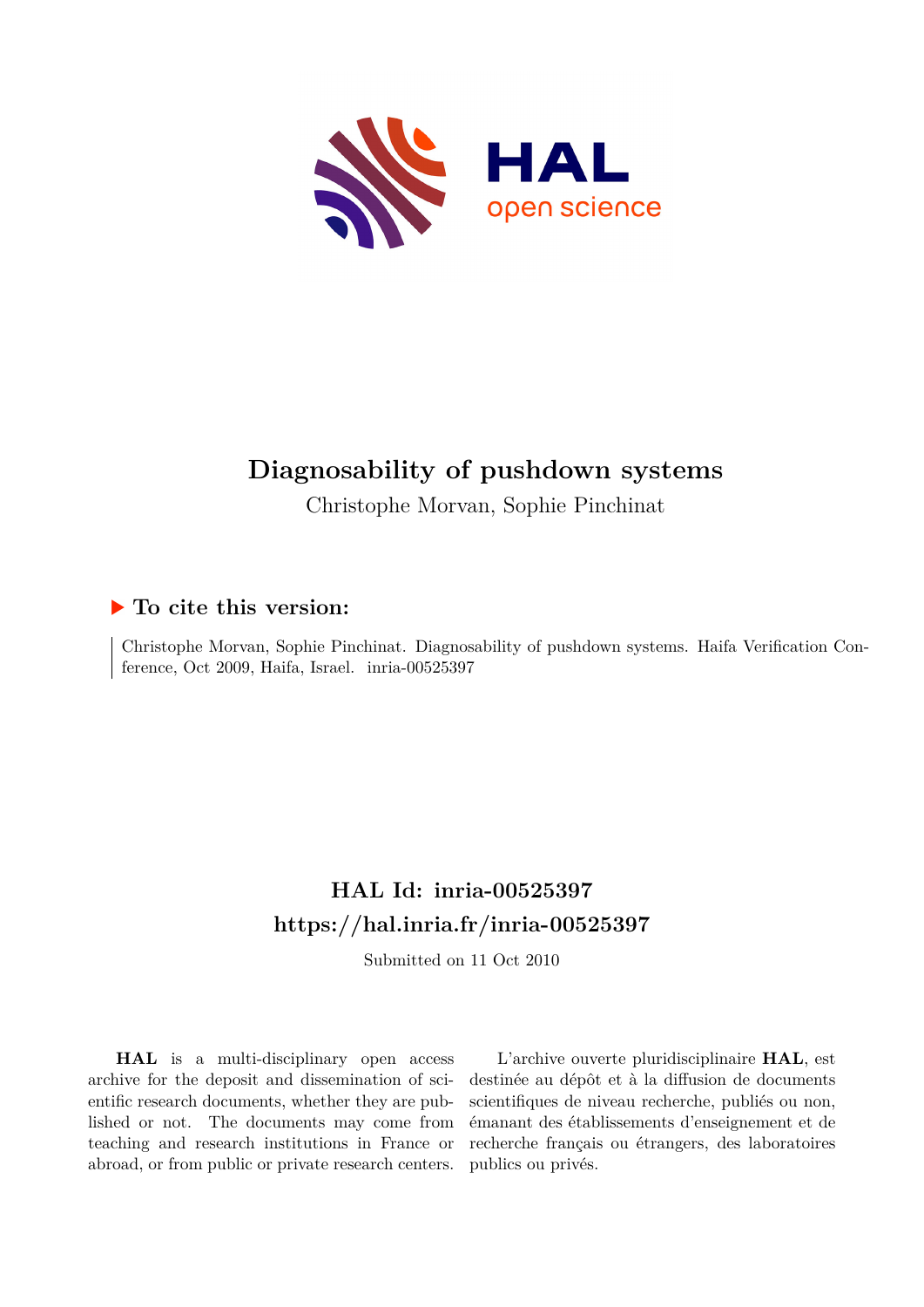### Diagnosability of Pushdown Systems

Christophe Morvan<sup>1</sup> and Sophie Pinchinat<sup>2</sup>

<sup>1</sup> Université Paris-Est, INRIA Centre Rennes - Bretagne Atlantique 2 IRISA, Campus de Beaulieu, 35042 Rennes, France

Abstract. Partial observation of discrete-event systems features a setting where events split into observable and unobservable ones. In this context, the diagnosis of a discrete-event system consists in detecting defects from the (partial) observation of its executions. Diagnosability is the property that any defect is eventually detected. Not surprisingly, it is a major issue in practical applications. We investigate diagnosability for classes of pushdown systems: it is undecidable in general, but we exhibit reasonably large classes of visibly pushdown systems where the problem is decidable. For these classes, we furthermore prove the decidability of a stronger property: the bounded latency, which guarantees the existence of a uniform bound on the respond delay after the defect has occurred. We also explore a generalization of the approach to higher-order pushdown systems.

#### 1 Introduction

Absolute knowledge of the actual execution of a computer driven system is, in most settings, impossible. However, since typical systems emit information while interacting with their environment, deductions of their internal state can be performed on the basis of this partial observation.

From a mathematical point of view, a standard approach due to [17] uses a *discrete-event system* modeling (see, e.g., [8]), provided with a partition of the event set into observables and unobservables. In this formal framework, diagnosing a system amounts to deducing, from its actual observation, the set  $I$  of its possible internal states, and to compare  $I$  with a distinguished subset of states P representing some property of the executions (for example the occurrence of a failure event). Diagnosing thereby brings about three different verdicts: the negative verdict when I does not meet  $P$ , the *positive* verdict when  $I$  lies in  $P$ , and the *inconclusive* verdict otherwise. The device which outputs the verdict is the diagnoser.

Building a diagnoser is not a difficult task, per se: it relies on classical powerset construction. For finite-state systems, it induces an unavoidable exponential blow-up [19], even for succinct representations [15]. Therefore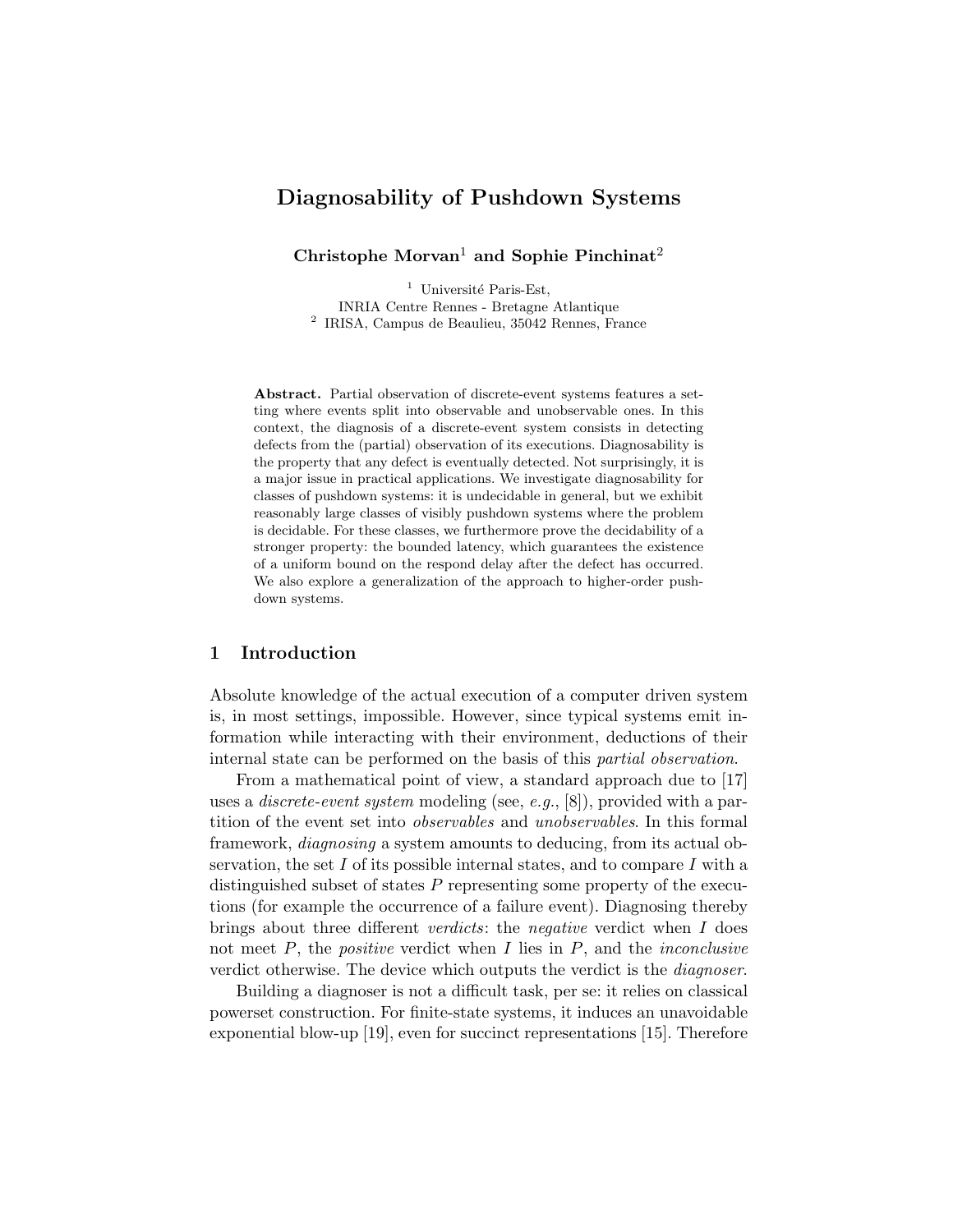on-the-fly computation of the diagnoser is a key techniques for effective methods. It incidentally offers an effective solution in infinite-state settings [18,3]. Whatever method is used for the diagnoser, a central question is whether the diagnoser will eventually detect any faulty execution (execution reaching  $P$ ? This property is the *diagnosability*, expressing intrinsic features of the system (together with  $P$ ). Clearly, on-the-fly methods cannot apply, since diagnosability requires an exhaustive analysis of the model. PTIME decision procedures have been developed for finite-state systems [12,11]; non-diagnosability is NLOGSPACE-complete [15]. Also, SAT-solvers can be used for symbolic systems [9].

Beyond finite-state systems, very little exists in the literature on the diagnosis of discrete-event systems: [18] considered a timed systems setting, and established the equivalence between diagnosability and nonzenoness, yielding PSPACE-completeness. Petri nets have been studied in [20], where either classical techniques apply to finite nets (i.e. with a finite-state configuration graph), or approximation methods yield only semi-algorithms. Finally, [3] considered graph transformation systems, and developed a general procedure to compute the set of executions corresponding to a given observation. Notice that this approach does not provide any algorithm for the diagnosability whose statement universally quantifies over the set of observations. Surprisingly, diagnosis issues have never been addressed for pushdown systems, although acknowledged as good abstractions for the software model-checking of recursive programs [14]. Alternation-free (branching-time)  $\mu$ -calculus, hence CTL, properties can be verified in EXPTIME [21], and fixed linear-time  $\mu$ -calculus properties can be checked in PTIME [4]. In addition, partial observation of pushdown systems is simple to model since the class is closed under  $projection<sup>1</sup>$ .

In this paper, we study diagnosability of pushdown systems (of arbitrary order) represented by (higher-order) pushdown automata. Diagnosability is shown undecidable in general, via a reduction of the emptiness problem for an intersection of context-free languages. In fact diagnosability requires concomitant properties that arbitrary classes of pushdown systems do not possess in general. Recently, Alur and Madhusudan introduced visibly pushdown automata [1] with adapted features to handle diagnosability. As we show here, arbitrary classes of visibly pushdown systems still do not yield decidability of the diagnosability, and our contribution precisely exhibits a sufficient condition. This condition correlates

<sup>&</sup>lt;sup>1</sup>  $\varepsilon$ -closure of a pushdown automaton remains a pushdown automaton [2].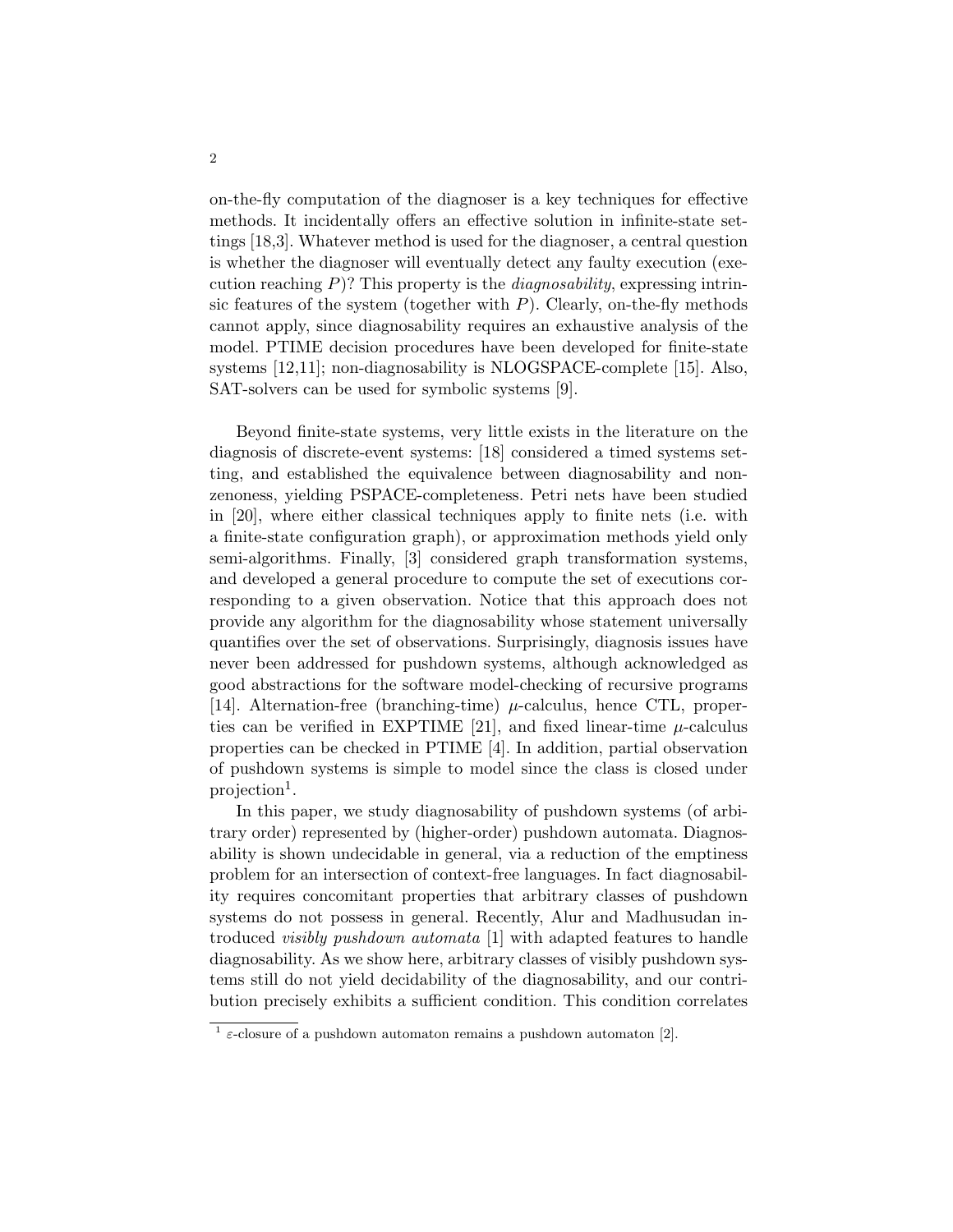the observability of the system with its recursive structure: there must exists a pushdown description of the system, where accesses to the stack are observable. In this case, we adapt the non-diagnosability algorithm for finite-state systems developed in [11], yielding a PTIME upper bound; the NLOGSPACE lower bound for finite-state systems remains valid. The results on decidability are furthermore generalized to the higher order, by considering the higher-order visibly pushdown automata of [10]. We develop a  $k$ -EXPTIME algorithm for the class of  $k$ -order pushdown systems  $(k \geq 2)$ .

As explained further in the paper, diagnosability guarantees, for each execution reaching  $P$ , a finite delay to detect it. However, it does not provide a uniform bound on these delays. The bounded-latency problem consists in deciding whether such a bound exists, and is fully relevant for practical applications. In the literature, bounded latency has been mainly investigated in the framework of finite-state systems, although it is a direct consequence of diagnosability. [16,22] refer to the bound, and [11] refer to n-diagnosability. Unexpectedly, to our knowledge, bounded latency has not been studied for infinite-state systems, for which diagnosability does not imply bounded latency.

In this paper, we consider the bounded-latency problem for pushdown systems. We show its decidability for families of first-order pushdown systems where diagnosability is already decidable (otherwise it does not make sense). For these families, bounded latency is equivalent to the finiteness of a language accepted by a pushdown autamaton. The latter problem is in PTIME [2]. Regarding higher-order pushdown systems, we conjecture undecidability of the bounded-latency problem. As for first-order pushdown systems, checking bounded latency amounts to checking finiteness of a higher-order pushdown language. For arbitrary higher-order pushdown language, the finiteness problem is still open, to our knowledge.

The paper is organized as follows. In Section 2 we define the diagnosability and the bounded-latency problems, and recall the classic results for finite-state systems. Pushdown systems are considered in Section 3, and handled in the core Section 4 of the contribution to study their diagnosability and bounded-latency problems. In Section 5, we consider higher-order pushdown systems.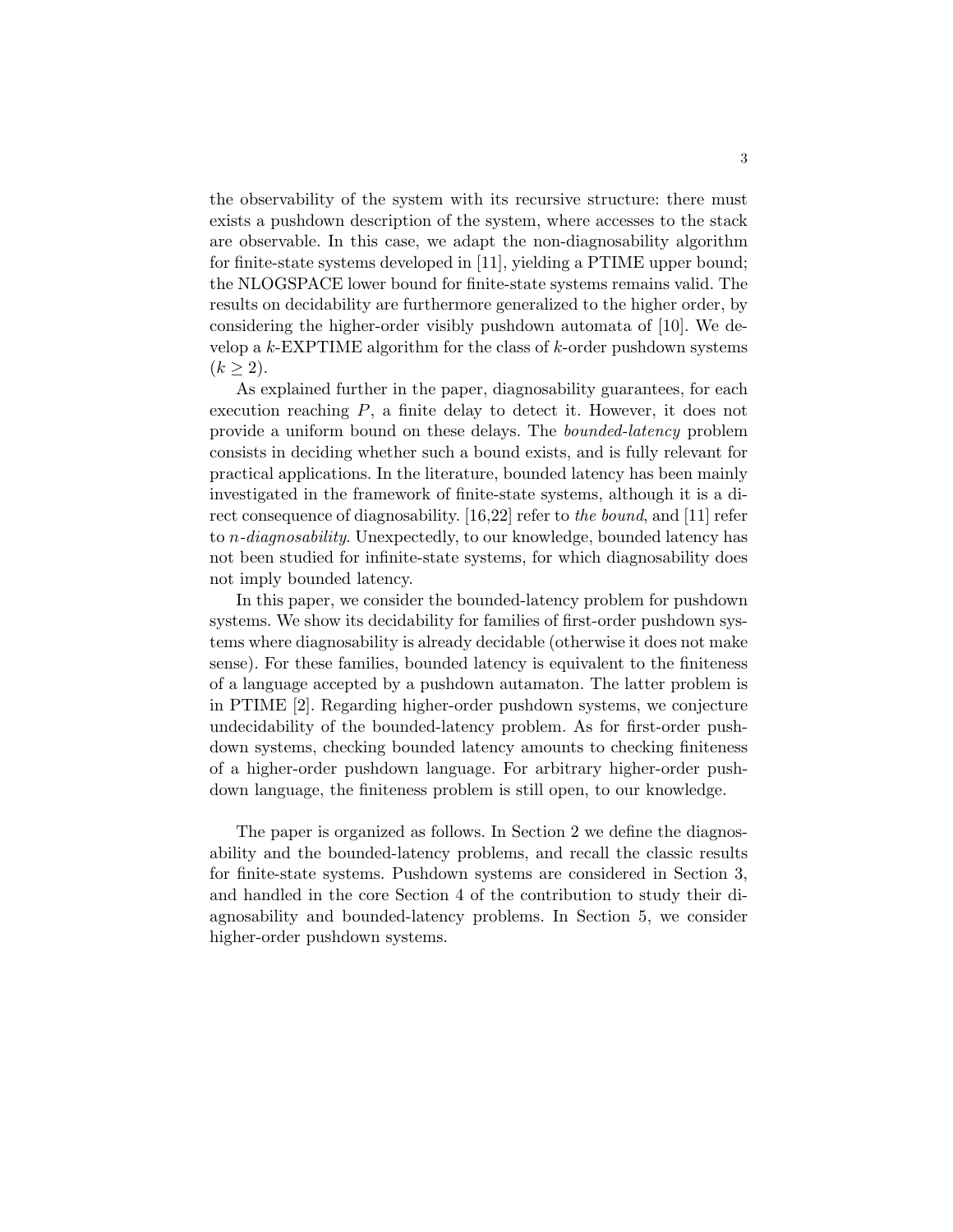#### 2 Diagnosability and Bounded Latency

We first introduce some mathematical notations and definitions. Assume a fixed set E. We denote by  $2^E$  its powerset, and by  $\overline{B}$  the complement of a subset  $B \subseteq E$ . For any  $k \in \mathbb{N}$ , we write  $[k] := \{1, 2, 3, \ldots, k\}$ . Given an alphabet (a set of symbols)  $\Sigma$ , we write  $\Sigma^*$  and  $\Sigma^{\omega}$  for the sets of finite and infinite words (sequences of symbols) over  $\Sigma$  respectively. We use the standard notation  $\varepsilon$  for the empty finite word, and we denote by  $u, u', v, \ldots$  the typical elements of  $\Sigma^*$ , and by  $w, w_1, \ldots$  the typical elements of  $\Sigma^{\omega}$ . For  $u \in \Sigma^*$ , |u| denotes the length of the word u.

**Definition 2.1** A discrete-event system (DES) is a structure  $S = \langle \Sigma, S, s^0, \rangle$  $\delta$ , Prop,  $[\cdot]$ ), where  $\Sigma$  is an alphabet, S is a set of states and  $s^0 \in S$  is the initial state,  $\delta : S \times \Sigma \rightarrow S$  is a (partial) transition function, and Prop is a set of propositions and  $[\![.]\!] : Prop \rightarrow 2^S$  is an interpretation of the propositions. An execution of S is a word  $u = a_1 a_2 ... a_n \in \Sigma^*$  such that there exists a sequence of states  $s_0, s_1, \ldots, s_n$  such that  $s_0 = s^0$  and  $\delta(s_{i-1}, a_i) = s_i$  for all  $1 \leq i \leq n$ . An execution u reaches a subset  $S' \subseteq S$ whenever  $\delta(s^0, u) \in S'$ , by extending  $\delta$  to  $S \times \Sigma^*$ . We naturally extend these definitions to infinite executions; in particular, an infinite execution  $w \in \Sigma^{\omega}$  reaches S' if one of its prefixes reaches S'.

A proposition m marks the (elements of the) set  $\llbracket m \rrbracket$ , and an execution reaches m if it reaches  $\llbracket m \rrbracket$ .

We now give an overview on diagnosis. Diagnosis is about synthesis where one aims at constructing a device, a diagnoser, intended to work on-line together with the system. While the system executes, the diagnoser collects input data via sensors and outputs a verdict on the actual execution. In classic diagnosis, the sensors are not formally described, but instead simulated in a partial observation framework: the set of events  $\Sigma$  is partitioned into  $\Sigma_o$  and  $\overline{\Sigma_o}$  composed of *observables* and unobservables respectively; words  $\theta$ ,  $\theta$ <sub>1</sub>, ... over  $\Sigma$ <sub>o</sub> are *observations*. The canonical projection of  $\Sigma$  onto  $\Sigma_o$  is written  $\pi_{\Sigma_o}$ , or  $\pi$  when  $\Sigma_o$  is understood; it extends to  $\Sigma^*$  by erasing unobservables in words. An execution u matches an observation  $\theta$  whenever  $\pi(u) = \theta$ . Two executions u and u' are indistinguishable if they match the same observation.

Observations are the inputs of the diagnoser. Regarding the outputs, faulty executions of particular interest (as opposed to *safe* ones) are distinguished a priori by means of a proposition  $f \in Prop$ : an execution u is faulty if  $\delta(s^0, u) \in [[f]]$ . Moreover, we require that  $[[f]]$  is a trap:  $\delta([f], a) \subseteq [f]$ , for every  $a \in \Sigma$ . This assumption means that we focus on whether some defect (a particular event or a particular pattern of

4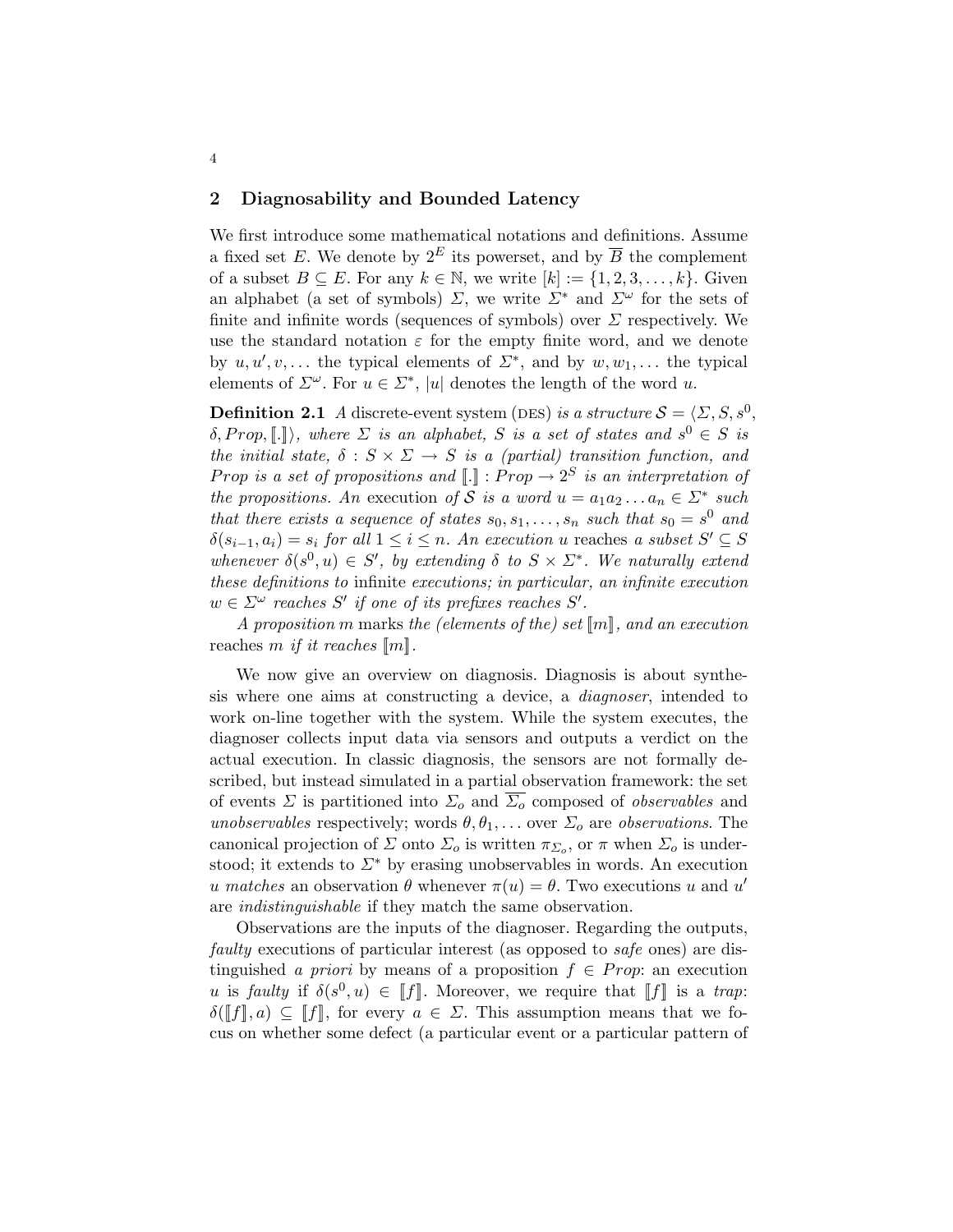events) has occurred in the past or not; we refer to [8] for a comprehensive exposition.

An instance of a diagnosis problem is a triplet composed of a DES,  $S = \langle \Sigma, S, s^0, \delta, Prop, [\![.] \!] \rangle$ , an alphabet of observables,  $\Sigma_o$ , and a proposition, f. For technical reasons, we need to consider *information sets*: an information set  $I$  is the set of all states reached by a set of indistinguishable executions in  $\Sigma^* \Sigma_o$ . We write  $\mathcal{I} \subseteq 2^S$  for the set of all information sets. Notice that  $\{s_0\} \in \mathcal{I}$  and is associated to the empty observation. The associated diagnoser is a structure  $\mathcal{D} := \langle \Sigma_o, \mathcal{I}, I^0, \hat{\delta}, diag \rangle$  whose states are either the initial state  $I^0 := \{s^0\}$  or the transition function,  $\hat{\delta}: \mathcal{I} \times \Sigma_o \to \mathcal{I}$ , is the extension of  $\delta$  to sets of states in a canonical way, and the output function diag is defined as follows. Given a set  $I \subseteq S$ , three cases exist: (a) all states of I are marked by  $f$ ; (b) no state is marked; and otherwise  $(c)$  where I is *equivocal*.

Formally,

diag: 
$$
\mathcal{I} \to \{(a), (b), (c)\}
$$
  
\n $I \mapsto (a)$  if  $I \subseteq [[f]], (b)$  if  $I \cap [[f]] = \emptyset$ , and (c) otherwise

By extension, an observation  $\theta$  is *equivocal* if  $\hat{\delta}(I^0, \theta)$  is equivocal, otherwise  $\theta$  is clear;  $\theta$  is clearly-faulty if it is clear and  $\hat{\delta}(I^0, \theta)$  is in case (a). Since  $I^0 = \{s^0\}$  is not equivocal, the empty observation is clear.

 $D$  may be infinite-state in general (if  $S$  is infinite-state). However, its computation can be avoided by simulating it on-the-fly, storing the current information set  $I$ , and updating this object on each observable step of the system. While the synthesis of the diagnoser is not necessary, analyzing its behaviour is crucial: in particular, because equivocalness (case  $(c)$ ) precludes the instantaneous detection of a fault, latencies to react are tolerated.

Diagnosability is a qualitative property of the diagnoser which ensures a finite latency for any observation of a faulty execution; it corroborates the completeness of the diagnoser. From a quantitative point of view, the bounded-latency property ensure a uniform bound on the latencies. We develop these two notions.

In accordance with [17], we use the following definition (where the parameters  $\Sigma_o$  and f are understood).

**Definition 2.2** A discrete-event system is diagnosable if every infinite observation of an infinite faulty execution has a clearly-faulty finite prefix.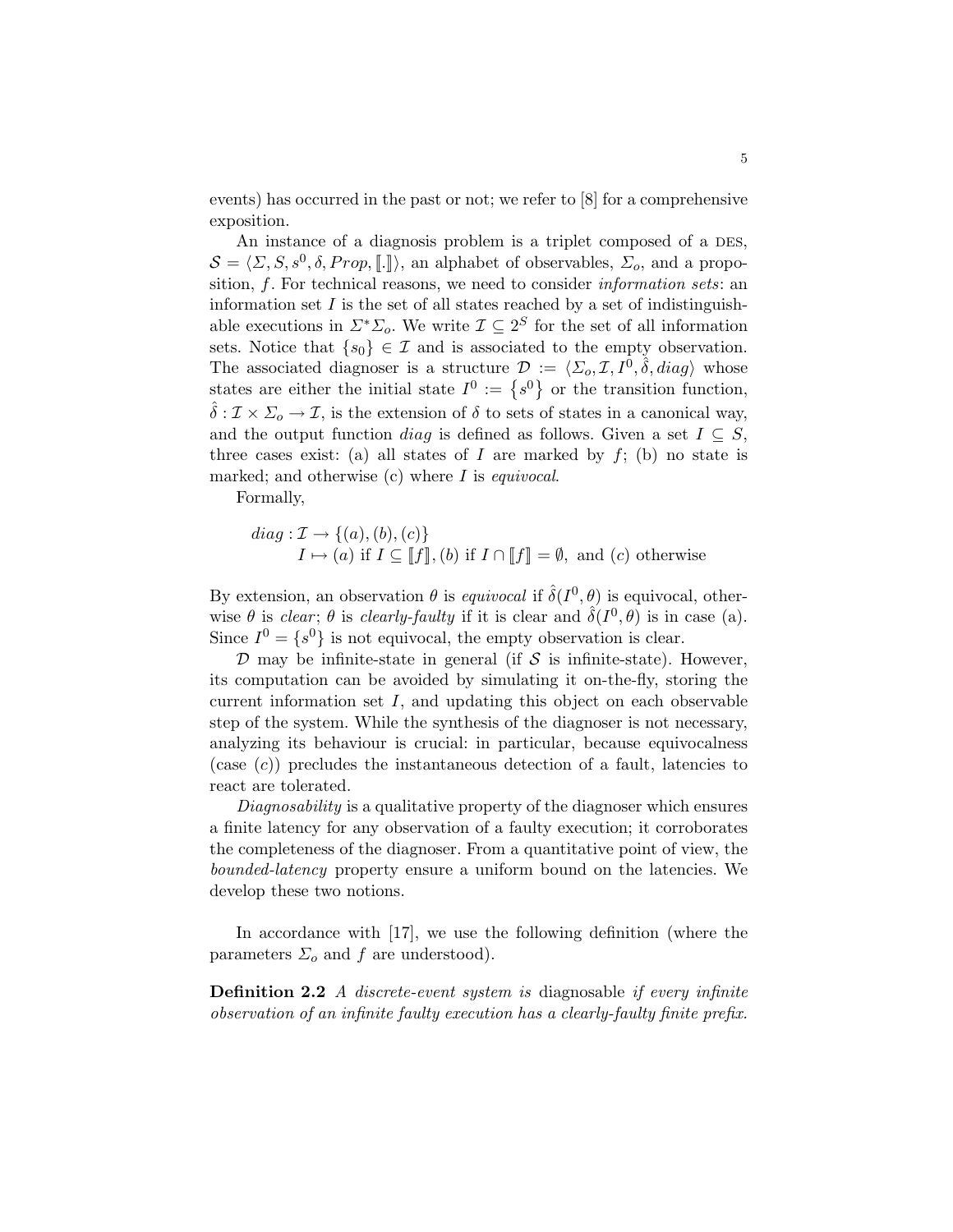Safe executions of diagnosable systems may have arbitrarily long equivocal observations as illustrated here with a system whose initial state  $p$ , and with the unobservable  $\gamma$  which leading to the marked state q. Since any faulty execution only yields an infinite observation with the clear prefix  $a^n b$ , the system is diagnosable, but the infinite observation  $a^{\omega}$  of the the unique safe execution loops in the equivocal information set  $\{p,q\}.$ 



**Lemma 2.3** [11] A DES is not diagnosable w.r.t. the set of observables  $\Sigma_o$  and the proposition f if, and only if, there exist two indistinguishable infinite executions  $w_1$  and  $w_2$  such that  $w_1$  reaches f while  $w_2$  does not.

Notice that diagnosability considers only infinite executions that do not diverge, where an infinite executions diverges if it has an unobservable infinite suffix. In other words, we are only interested in fair behaviours of the system w.r.t. observability.

We now consider the *latency* of a diagnosable system as the minimal number of additional observation steps that is needed to detect a faulty execution.

**Definition 2.4** Let  $S = \langle \Sigma, S, s^0, \delta, Prop, [\![.]\!] \rangle$  be a DES,  $\Sigma_o$  be an alphabet of observables, and  $f \in Prop$  such that  $\llbracket f \rrbracket$  is a trap. The latency of an execution u is defined by:  $\ell(u) := \max\{|\vartheta|, \pi(u)\vartheta$  is not clearly-faulty} if u reaches f, and 0 otherwise.

S is bounded-latency if there exists  $N \in \mathbb{N}$  such that  $\ell(u) \leq N$ , for every execution  $u$ ; the least such  $N$  is the bounded-latency value.

The bounded-latency value of the system above is 1: indeed, fix an observed execution  $u$  that reaches  $f$  and whose observation is not clearlyfaulty (hence equivocal). This execution necessarily ends either in state  $q$ or in state r. If in q, the only sequence of observations  $\vartheta$  such that  $\pi(u)\vartheta$ is not clearly-faulty is  $\vartheta = a$ ; therefore  $\ell(u) = 1$ . If in r, we have  $\ell(u) = 0$ .

Remark that a system is diagnosable if, and only if,  $\ell(u)$  is a finite value, for every execution  $u$ , but not necessarily bounded. Therefore any bounded-latency system is diagnosable, but the converse does not hold in general.

6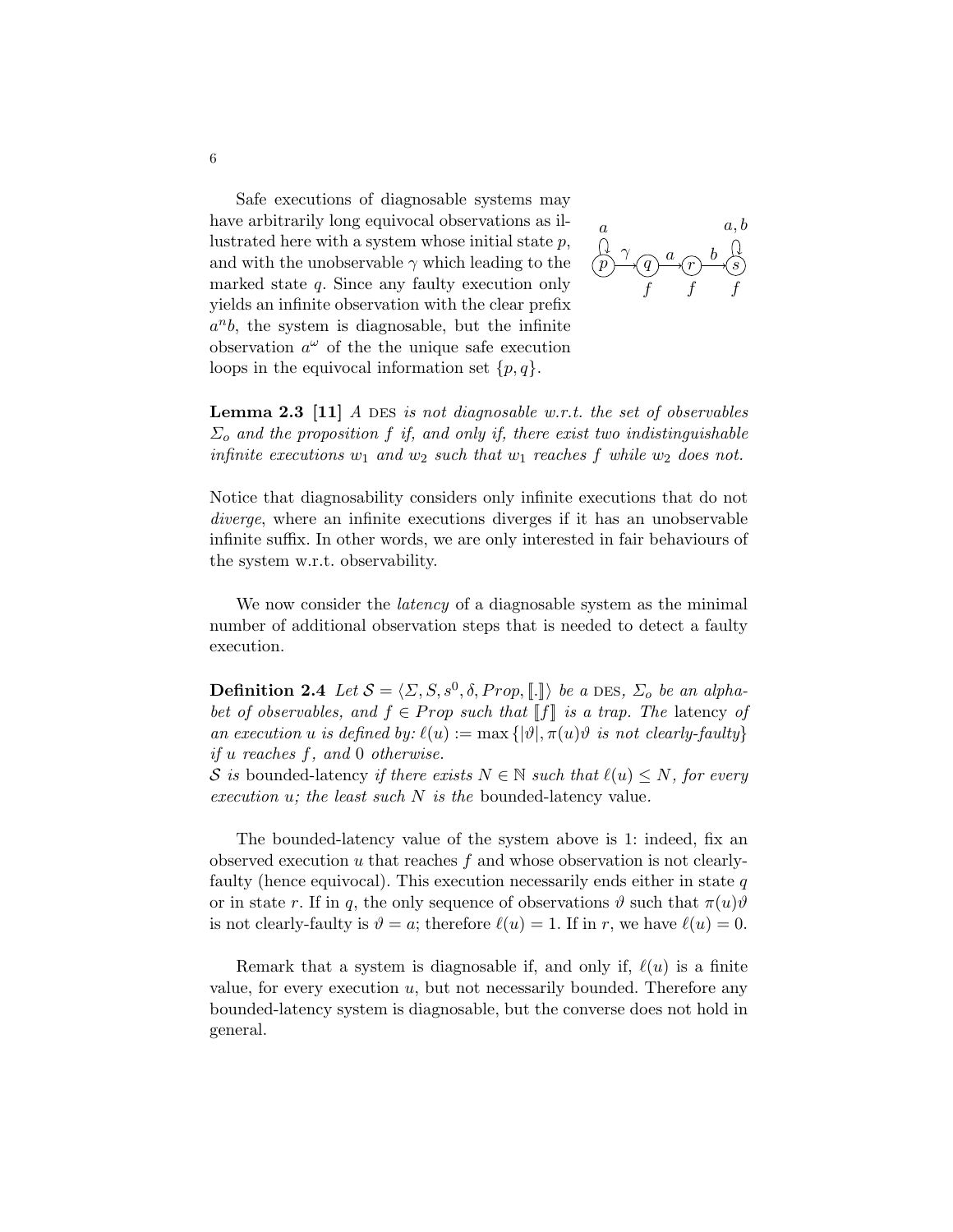The system depicted here is diagnosable when  $\iota$  and  $\gamma$ unobservable and  $f$  (black) marking executions that contain the faulty event  $\gamma$ . Indeed, every maximal execution is finite, and its last event is  $\blacktriangleright$  if, and only if,  $\gamma$  has occurred. However, the system is not bounded-latency since arbitrarily many  $\triangle$ 's can occur between  $\gamma$  and  $\blacktriangleright$ .

Since, diagnosability and bounded latency only depend on the set of executions of the system, one is allowed to decide these problems over a transformed system as long as executions are preserved.



For finite-state systems, it is easy to prove that diagnosability and bounded-latency properties coincide.

#### Theorem 2.5 [17,12,15]

For finite-state systems: (i) Diagnosability is decidable in PTIME. (ii) Non-diagnosability is NLOGSPACE-complete.

#### 3 Pushdown systems

We now investigate the case of pushdown systems where the picture is more involved. We recall that pushdown automata are finite-state machines that use a stack as an auxiliary data structure (see for example [2]); pushdown systems are derived as configuration graphs of pushdown automata and are infinite-state in general.

**Definition 3.1** A pushdown automaton (PDA) is a structure  $A = (\Sigma, \Gamma, \Sigma)$  $Q, q_0, F, \Delta$ ) where  $\Sigma$  and  $\Gamma$  are finite alphabets of respectively input and stack symbols, Q is a finite set of states,  $q_0 \in Q$  is the initial state,  $F \subseteq Q$ is a set of final states, and  $\Delta \subseteq Q \times (\Gamma \cup \{\varepsilon\}) \times (\Sigma \cup \{\varepsilon\}) \times Q \times \Gamma^*$  is the set of transitions.

We use  $p, q, \ldots$  (resp.  $X, Y, \ldots$ , and  $U, V, W, \ldots$ ) for typical elements of Q (resp.  $\Gamma$ , and  $\Gamma^*$ ). Without loss of generality, we assume in *normal* form: (1) pop transitions of the form  $(p, X, a, q, \varepsilon)$  pop the top symbol of the stack, (2) push transitions of the form  $(p, \varepsilon, a, q, X)$  push a symbol on top of the stack, and (3) internal transitions of the form  $(p, \varepsilon, a, q, \varepsilon)$ leave the stack unchanged.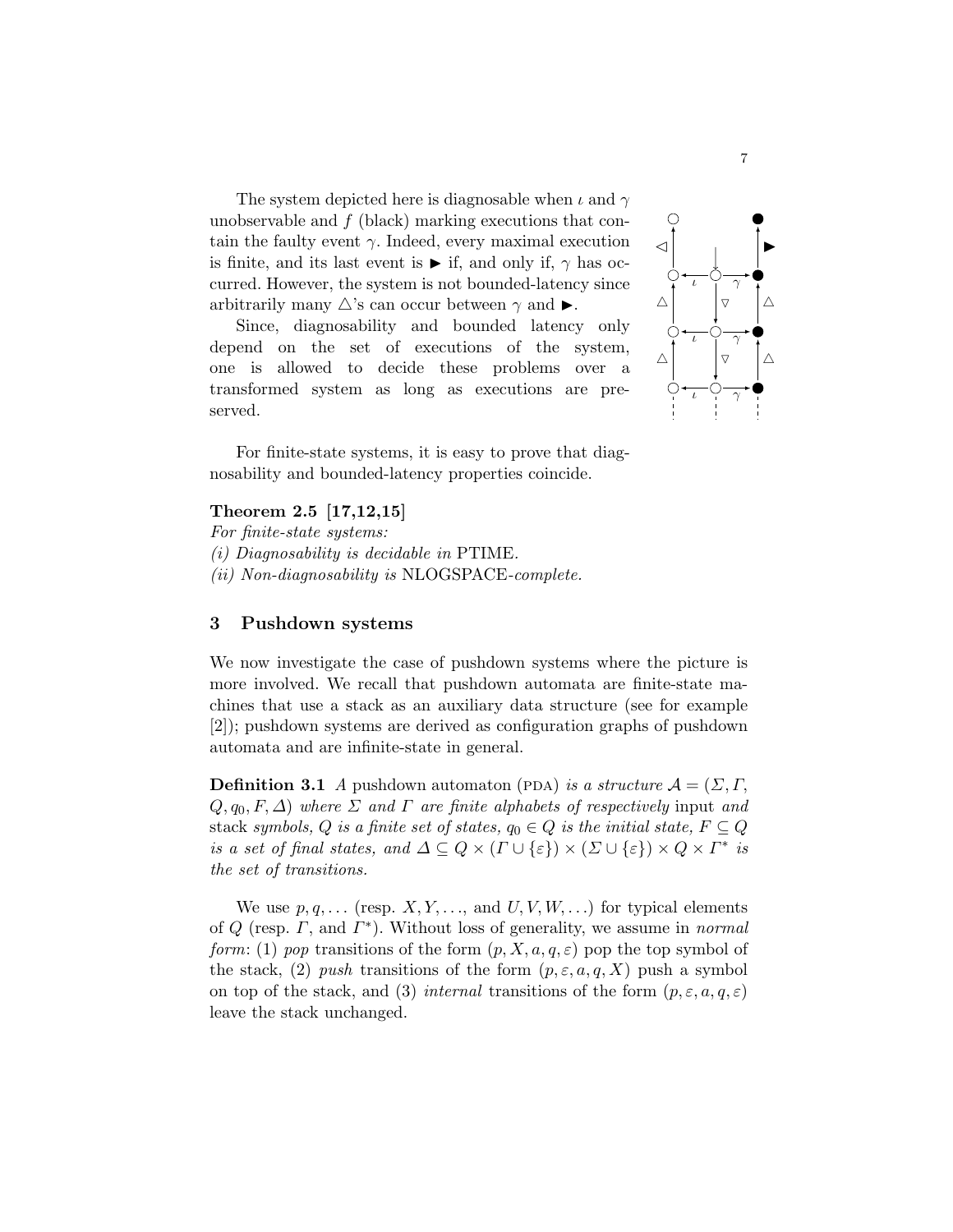The PDA  $\mathcal{A} = (\Sigma, \Gamma, Q, q_0, F, \Delta)$  is deterministic if: (1)  $\forall (p, X, a) \in$  $Q \times \Gamma \times \Sigma \cup \{\varepsilon\}$ , there is at most one pair  $(q, V)$  such that  $(p, X, a, q, V) \in$  $\Delta$ , and (2)  $\forall (p, X) \in Q \times \Gamma$ , if there exists  $(q, V)$  such that  $(p, X, \varepsilon, q, V) \in$  $\Delta$ , then there is no triple  $(q', a, V') \in Q \times \Sigma \times \Gamma^*$  such that  $(p, X, a, q', V') \in$  $\Delta$ . An automaton  $\mathcal A$  is real-time if  $\Delta \subseteq Q \times (\Gamma \cup \{\varepsilon\}) \times \Sigma \times Q \times \Gamma^*$ . A configuration of A is a word  $qU \in Q\Gamma^*$ ; q is the state of the configuration. The *initial configuration* is  $q_0 \varepsilon$ , and a configuration qU is final if  $q \in F$ . Transitions (between configurations) are elements of  $Q\Gamma^* \times \Sigma \cup \{\varepsilon\} \times Q\Gamma^*$ : there is a transition  $(qU, a, q'U')$  whenever there exists  $(q, X, a, q', V) \in$  $\Delta$  with  $U = W X$  and  $U' = W V$ . A finite run of  $\mathcal A$  is a finite sequence  $r = q_0U_0a_1q_1U_1a_2...a_nq_nU_n$  such that  $U_0 = \varepsilon$  is initial, and  $(q_i U_i, a_i, q_{i+1} U_{i+1})$  is a transition, for all  $0 \leq i < n$ . We say that  $a_1 a_2 \ldots a_n$ is the word of r, or that r is a run on  $a_1a_2...a_n$ . The run is accepting if  $q_nU_n$  is final.

The language accepted by A is  $L(\mathcal{A}) \subseteq \mathcal{L}^*$ , the set of words  $u \in \mathcal{L}^*$ such that there is an accepting run on  $u$ .

**Proposition 3.2** [2] Any PDA is equivalent to a real-time PDA. The construction is effective.

PDA accept *context-free languages* (CF *languages*), while *deterministic* pda yield the proper subclass of *deterministic* CF languages, containing all regular languages. Moreover, CF languages are closed under union, concatenation, and iteration, but not under intersection, and their emptiness is decidable.

Proposition 3.3 [2] The emptiness problem of an intersection of deterministic CF languages is undecidable.

We finally need to recall the following theorem.

**Theorem 3.4 [4]** The emptiness problem of a Büchi pushdown automaton is in PTIME.

A pushdown system (PD system)  $S$  is the configuration graph of a real-time PDA  $\mathcal{A} = (\Sigma, \Gamma, Q, q_0, F, \Delta)$ , which represented S. Notice that the set F of A is irrelevant for S. However, using standard techniques, the statement that  $\llbracket f \rrbracket$  is a regular set of configurations in S can be transformed into  $[[f]] = FT^*$  (see appendix for details).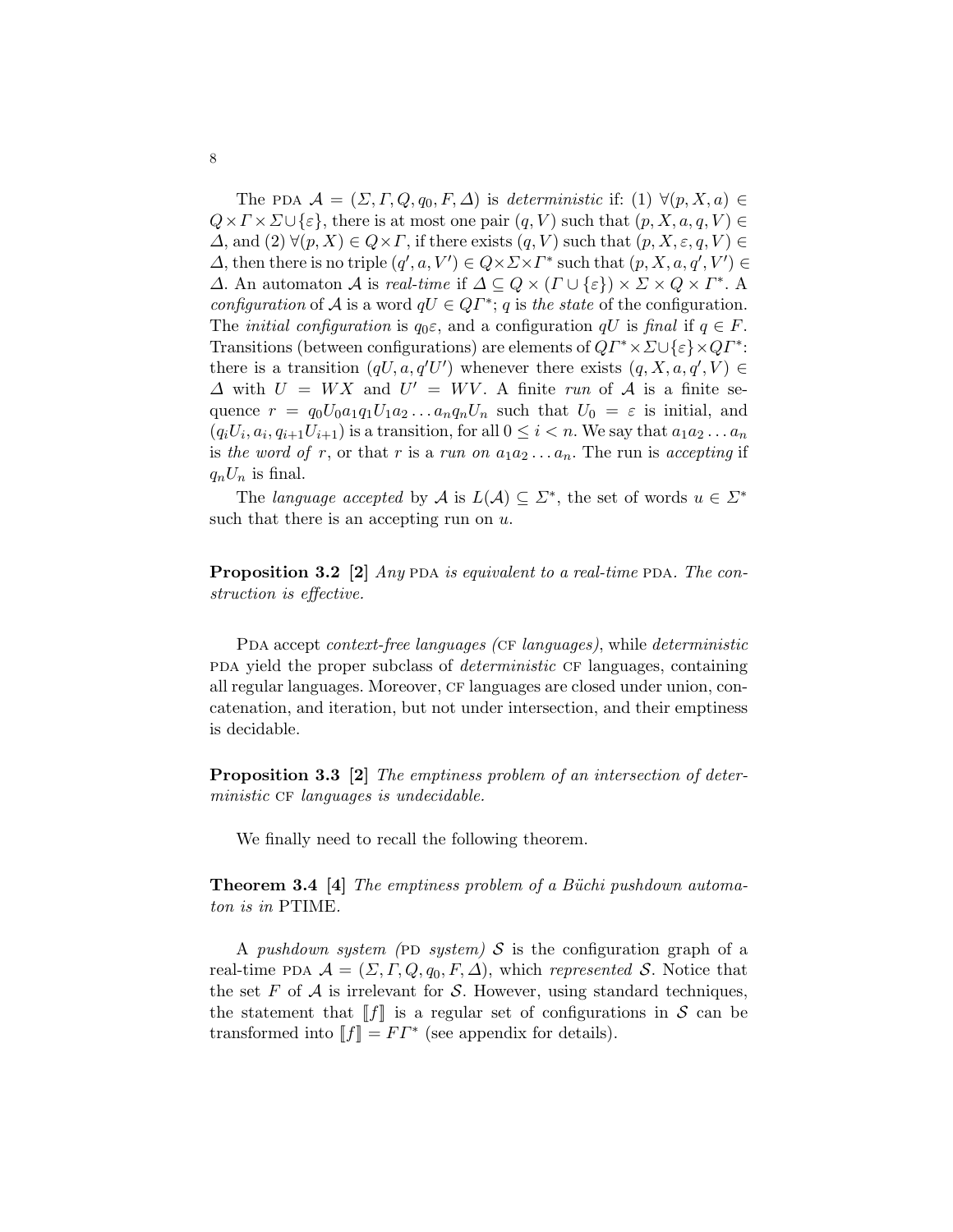By Proposition 3.3, PD systems are not closed under product (usual synchronous product), which causes limitations in effective methods for their analysis, and in particular regarding diagnosis (Sect. 4). We therefore consider more friendly sub-classes of PDA: the *visibly pushdown au*tomata [1].

Visibly pushdown automata are PDA with restricted transition rules: whether a transition is push, pop, or internal depends only on its input letter.

**Definition 3.5** A visibly pushdown automaton (VPA) is a pushdown automaton  $\mathcal{A} = (\Sigma, \Gamma, Q, q_0, F, \Delta)$ , where  $\bot \in \Gamma$  is a special bottom-stack symbol, and whose input alphabet and transition relation are partitioned into  $\Sigma := \Sigma_{push} \cup \Sigma_{pop} \cup \Sigma_{int}$ , where  $\Sigma_{int}$  is the internal alphabet, and  $\Delta := \Delta_{push} \cup \Delta_{pop} \cup \Delta_{int}$  respectively, with the constraints that  $\Delta_{push} \subseteq Q \times \{\varepsilon\} \times \Sigma_{push} \times Q \times (\Gamma \setminus \{\bot\}), \ \Delta_{pop} \subseteq Q \times \Gamma \times \Sigma_{pop} \times Q \times \{\varepsilon\},\$ and  $\Delta_{int} \subseteq Q \times \{\varepsilon\} \times \Sigma_{int} \times Q \times \{\varepsilon\}.$ 

A  $[\Sigma_{int}]$ -VP language is a language accepted by some VPA whose internal alphabet is  $\Sigma_{int}$ .

**Theorem 3.6** [1] (a) Any VPA is equivalent to a deterministic VPA over the same alphabet. The construction is effective.

(b) Any family of  $VP$  languages with a fixed partition  $\Sigma_{push}, \Sigma_{pop}, \Sigma_{int}$ of the input alphabet is a Boolean algebra. In particular the synchronous product  $\mathcal{A}_1 \times \mathcal{A}_2$  of VPA is well-defined.

We now turn to the projection operation on languages with respect to a sub-alphabet as a central operation for partial observation issues; we recall that the class of CF languages is projection-closed, whereas VP languages are not; more precisely,

#### Proposition 3.7

(i) Any CF language is the projection of a  $[\emptyset]$ -VP language, and this is effective.

(ii) The projection of a  $[\Sigma_{int}]$ -vp language onto  $\Sigma'^*$ , with  $\overline{\Sigma'} \subseteq \Sigma_{int}$ , is a  $[\Sigma_{int}]$ -vp language (with  $\Sigma_{push}$ ,  $\Sigma_{pop}$  fixed). The construction is effective.

#### 4 Diagnosability and Bounded Latency of PD systems

We show that diagnosability of arbitrary deterministic PD systems is undecidable. Next, we focus on vp systems whose diagnosability is also undecidable in general, unless unobservable transitions leave the stack unchanged.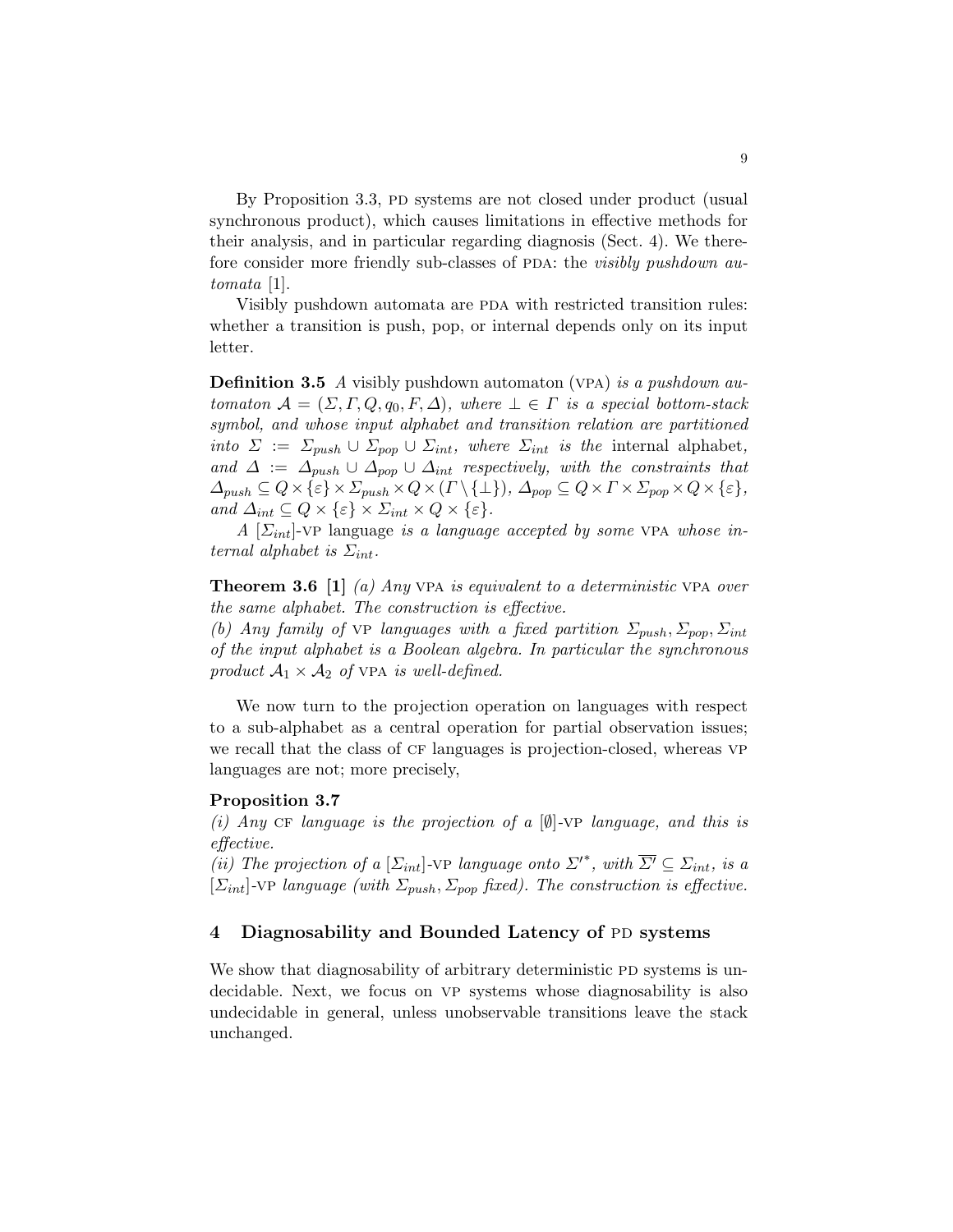**Theorem 4.1** Diagnosability of deterministic PD systems is undecidable.

This theorem is a corollary of Proposition 3.3 and the following construction together with Lemma 4.2. Let  $\mathcal{A}_1$  and  $\mathcal{A}_2$  be two deterministic PDA over  $\Sigma_1$  and  $\Sigma_2$  respectively, and let  $\Sigma = \Sigma_1 \cup \Sigma_2 \cup \{\iota_1, \iota_2, \# \}$ , with fresh symbols  $\#$ ,  $\iota_1$  and  $\iota_2$ .

For  $i=1,2,$  let  $\mathcal{A}_i^{\#}$  $\frac{\pi}{i}$  be a deterministic PDA which accepts  $L(A_i) \# \Sigma^*$ , the set of words  $u \# v$  where  $u \in L(A_i)$ . Let  ${\cal A}_1^\#\oplus{\cal A}_2^\#$  be the PDA depicted on the right. Mark all configurations of  $\mathcal{A}_1^{\#} \oplus \mathcal{A}_2^{\#}$  whose state is in  $\mathcal{A}_1^{\#}$  $j_1^{\#}$  by f;  $\llbracket f \rrbracket$  is a regular set and a trap, by construction. Notice that  $\mathcal{A}_1^{\#} \oplus \mathcal{A}_2^{\#}$  is deterministic.



 ${\bf Lemma}$  4.2 The PD system  ${\cal S}$  represented by  ${\cal A}^\#_1\oplus{\cal A}^\#_2$ is diagnosable w.r.t.  $\Sigma \setminus {\iota_1, \iota_2}$  and f if, and only if,  $L(\mathcal{A}_1) \cap L(\mathcal{A}_2) = \emptyset.$ 

Indeed, consider  $w_1 := \iota_1 u \#^{\omega}$  indistinguishable from

 $w_2 := \iota_2 u \#^{\omega}$  with  $u \in L(\mathcal{A}_1) \cap L(\mathcal{A}_2)$ . Thus  $w_1$  reaches f but  $w_2$  does not. Apply Lemma 2.3 to conclude. Reciprocally, if  $S$  is not diagnosable, then by Lemma 2.3, there exist indistinguishable infinite executions  $w_1$  and  $w_2$ such that only  $w_1$  reaches f; necessarily,  $w_1 = \iota_1 u \# w$  and  $w_2 = \iota_2 u \# w$ for some u, entailing  $u \in L(\mathcal{A}_1) \cap L(\mathcal{A}_2)$ , which concludes the proof.  $\Box$ 

#### **Theorem 4.3** (a) Diagnosability of  $VP$  systems is undecidable.

(b) Diagnosability w.r.t. a set of observables  $\Sigma_o$  and a proposition f is decidable in PTIME over any class of  $[\Sigma_{int}]$ -VP systems whenever  $\overline{\Sigma_{o}} \subseteq$  $\Sigma_{int}$  and f marks a regular set of configurations.

Proof. Point (a) is an immediate corollary of the undecidability of diagnosability for PD systems (Theorem 4.1) and the fact that any  $CF$  language is the projection of some vp language (Proposition 3.7 Point (i)). For Point (b) of Theorem 4.3, let  $S$  be a VP system represented by a deterministic  $[\Sigma_{int}]$ -VPA  $\mathcal{A} = (\Sigma, \Gamma, Q, q_0, F, \Delta)$ , and consider an alphabet of observables  $\Sigma_o$  such that  $\overline{\Sigma_o} \subseteq \Sigma_{int}$ , and a proposition f which marks a regular set of configurations of  $A$ . We sketch an algorithm to decide the diagnosability of S w.r.t.  $\Sigma_o$  and f. The proposed method extends the solution of [11] for finite-state systems.

Consider the (non-deterministic)  $[\Sigma_{int} \setminus \overline{\Sigma_o}]$ -VPA  $\pi(\mathcal{A}) \times \pi(\mathcal{A})$  (over the stack alphabet  $\Gamma \times \Gamma$ ), obtained by  $\Sigma_o$ -projecting A and by building the standard product of vpa [1].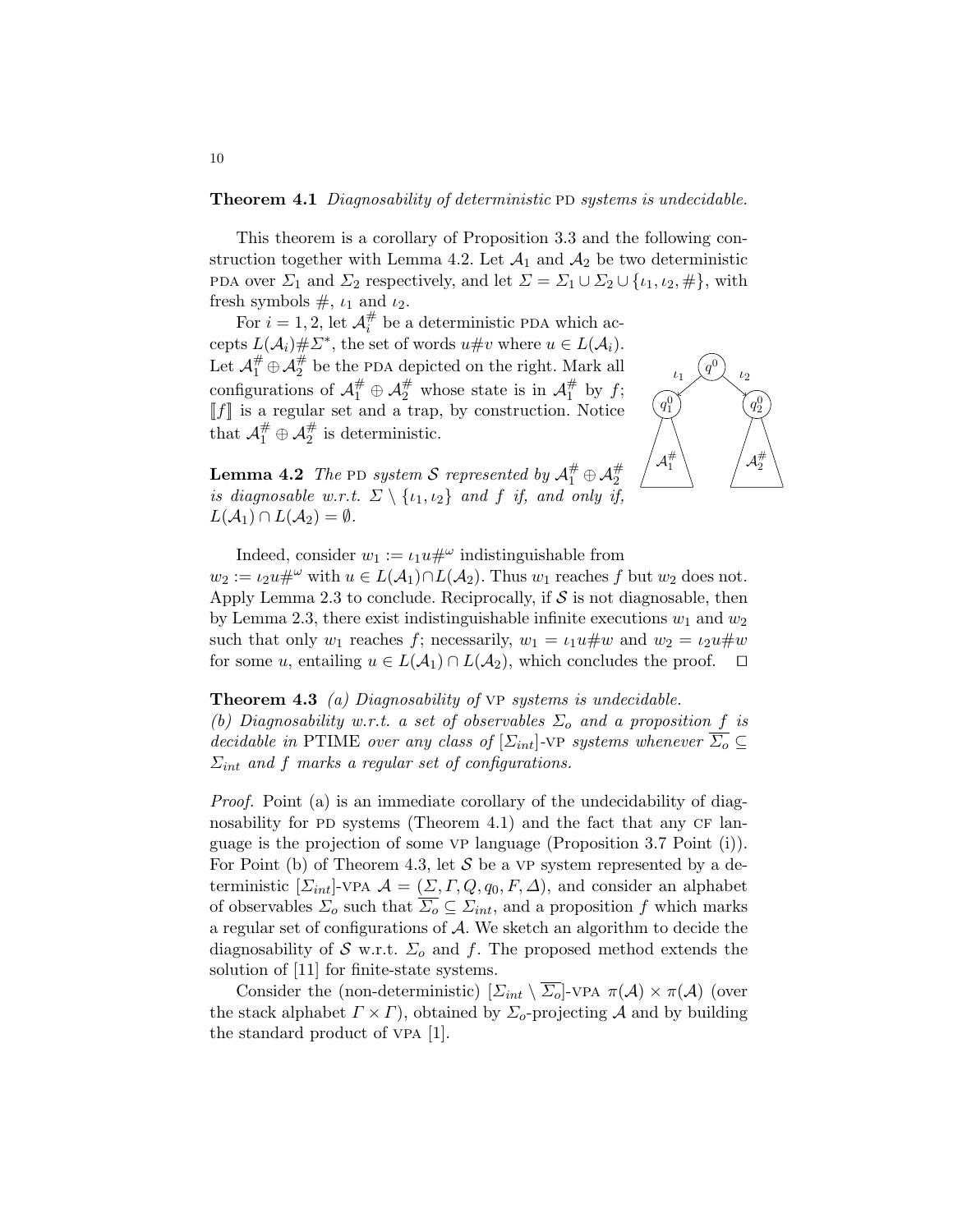**Lemma 4.4** The VPA  $\pi(\mathcal{A}) \times \pi(\mathcal{A})$  with initial state  $(q_0, q_0)$  and final states  $F \times \overline{F}$  accepts the equivocal observations.

Note that for  $\pi(\mathcal{A}) \times \pi(\mathcal{A})$ , an infinite run remaining in the set of configurations  $(F \times \overline{F})(\Gamma \times \Gamma)^*$  denotes an infinite observation which has no clear prefix. By Lemma 2.3, this equivalently rephrases as "the system is not diagnosable". Now, the existence of such a run is equivalent to check the non emptiness of the Büchi automaton whose structure is  $\pi(\mathcal{A}) \times \pi(\mathcal{A})$ and whose accepting states are all elements of  $(F \times \overline{F})$  (use the fact that [[f]] is a trap). By Theorem 3.4, this can be decided in NLOGSPACE. ⊓⊔

We now establish that for the classes of PD systems that yield effective methods to answer diagnosability problems, bounded latency is also decidable.

**Theorem 4.5** Given a  $[\Sigma_{int}]$ -vp system S, an observation alphabet  $\Sigma_o$ with  $\overline{\Sigma_o} \subseteq \Sigma_{int}$ , and a proposition f which marks a regular set of configurations, it is decidable in PTIME whether  $S$  is bounded latency or not. Furthermore, the bound can be effectively computed.

*Proof.* Without loss of generality, we can assume  $S$  diagnosable (which is decidable by the hypothesis and Theorem 4.3), otherwise it is not bounded-latency.

Let the deterministic  $[\Sigma_{int}]$ -VPA A represent S. Derive from the VPA  $\pi(\mathcal{A})\times \pi(\mathcal{A})$  the (non-deterministic) PDA  $\mathcal{A}'$  as follows: re-label with  $\varepsilon$  all transitions leaving states in  $\overline{F} \times \overline{F}$ , remove all transitions leaving states in  $F \times F$ , let  $(q_0, q_0)$  be the initial state, and let  $F \times F$  be the final states. As such, A' accepts the words  $\vartheta a$   $(a \in \Sigma_o)$  where for some execution u that reaches f,  $\pi(u)\vartheta a$  is clearly-faulty but  $\pi(u)\vartheta$  is not. By Definition 2.4,  $L(\mathcal{A}')$  is finite (which is decidable in PTIME [2]) if, and only if, S is bounded-latency; if finite, the value is  $\max\{|\vartheta| \mid \vartheta \in L(\mathcal{A}')2^{-1}\}^2$  $□$ 

#### 5 Extension to Higher-order pushdown systems

Higher-order pushdown automata [13] extend PDA and reach contextsensitive languages. We only sketch their definition, following [7].

Let  $\Gamma$  be a stack alphabet. For any integer  $k \geq 1$ , k level stacks, or shortly k-stacks, (over  $\Gamma$ ) are defined by induction: A 1-stack is of the

<sup>&</sup>lt;sup>2</sup> We use the standard notation  $U\Sigma^{-1}$  to denote the set of words v such that  $v.a \in U$ for some  $a \in \Sigma$ .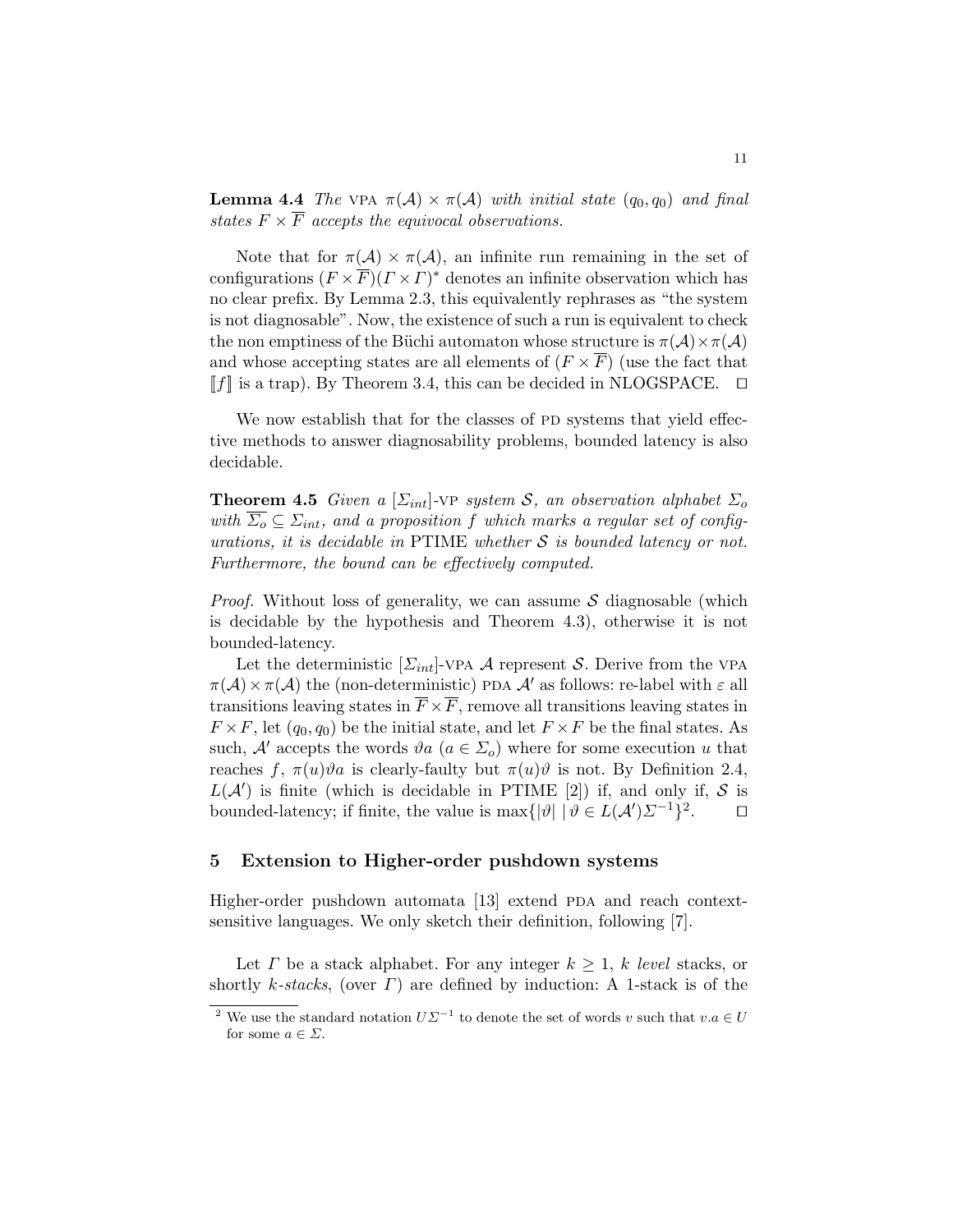form  $[U]_1$ , where  $U \in \Gamma^*$ , and the empty stack is written  $[]_1$ ; 1-stacks coincide with stacks of PDA. For  $k > 1$ , a k-stack is a finite sequence of  $(k-1)$ -stacks; the empty k-stack is written  $\vert\vert_k$ . An operation of level k acts on the topmost k-stack of a  $(k+1)$ -stack; operations over stacks (of any level) preserve their level. Operations of level 1 are the classical  $push_X$ and  $pop_X$ , for all  $X \in \Gamma$ :  $push_X([U]_1) = [UX]_1$  and  $pop_X([UX]_1) = [U]_1$ . Operations of level  $k > 1$  are  $\text{copy}_k$  and  $\overline{\text{copy}}_k$ , and act on  $(k + 1)$ -stacks as follows  $(S_1, \ldots, S_n$  are k-stacks).

$$
copy_k([S_1, ..., S_n]_{k+1}) := [S_1, ..., S_n, S_n]_{k+1}
$$
  

$$
\overline{copy}_k([S_1, ..., S_n, S_n]_{k+1}) := [S_1, S_2, ..., S_n]_{k+1}
$$

Any operation  $\rho$  of level k extends to arbitrary higher level stacks according to:  $\rho([S_1, \ldots, S_n]_{\ell}) = [S_1, \ldots, \rho(S_n)]_{\ell}$ , for  $\ell > k + 1$ .

A higher-order pushdown automaton (HPDA) of order  $k$  is a structure  $\mathcal{A} = (\Sigma, \Gamma, Q, q_0, F, \Delta)$  like a PDA, but where  $\Delta$  specifies transitions which affect operations on the k-stack of the automaton. We refer to  $[7]$ for a comprehensive contribution on the analysis of HPDA; following this contribution, a set of configurations is regular whenever the sequences of operations that are used to reach the set form a regular language, in the usual sense. *Higher-order pushdown systems* (HPDS) are configuration graphs of HPDA. By Theorem 4.1, their diagnosability is undecidable. However, similarly to first-order PD systems, *higher-order* VPA (HVPA) can be considered [10].

A k-order vpa has  $(2k+1)$  sub-alphabets  $\Sigma_{push}$ ,  $\Sigma_{pop}$ ,  $\Sigma_{int}$ ,  $\Sigma_{copy_r}$ , and  $\Sigma_{\overline{\text{copy}_r}}$ , where  $r \in [k]$ , each of which determines the nature (*e.g. push*, pop, internal,  $\text{copy}_r$ ,  $\overline{\text{copy}}_r$ ) of the transitions on its symbols. Transitions on elements of  $\Sigma_{int}$  leave the stacks of any level unchanged. According to [10], hvpa are neither closed under concatenation, nor under iteration, and cannot be determinized; they are however closed under intersection.

**Proposition 5.1** The projection onto  $\Sigma'^*$  of a k-order  $VP$  language with internal alphabet  $\Sigma_{int}$  is a k-order vp language, provided  $\overline{\Sigma'} \subseteq \Sigma_{int}$ .

*Proof.* The proof of Proposition 3.7 easily adapts here. Let  $L$  be a k-order vp language accepted by the k-order HVPA  $\mathcal{A} = (\Sigma, \Gamma, Q, q_0, F, \Delta)$ . We again write  $p \Rightarrow p'$  whenever there exists  $(p, \varepsilon, a, p', \varepsilon) \in \Delta_{int}$  with  $a \in \overline{\Sigma_o}$ .

The HVPA  $\pi(\mathcal{A})$  which accepts  $\pi(L)$  is obtained by adding new transitions, and by letting  $p \in F'$  if  $p \Rightarrow^* p'$ , for some  $p' \in F$ . The transitions in  $\Delta'$  are obtained by replacing, in a transition of  $\Delta$ , the origin state p by the state r, provided  $r \Rightarrow p$  in A. Notice that  $\Delta \subseteq \Delta'$ .

This construction is correct in the sense that  $L(\pi(\mathcal{A})) = \pi(L)$ . □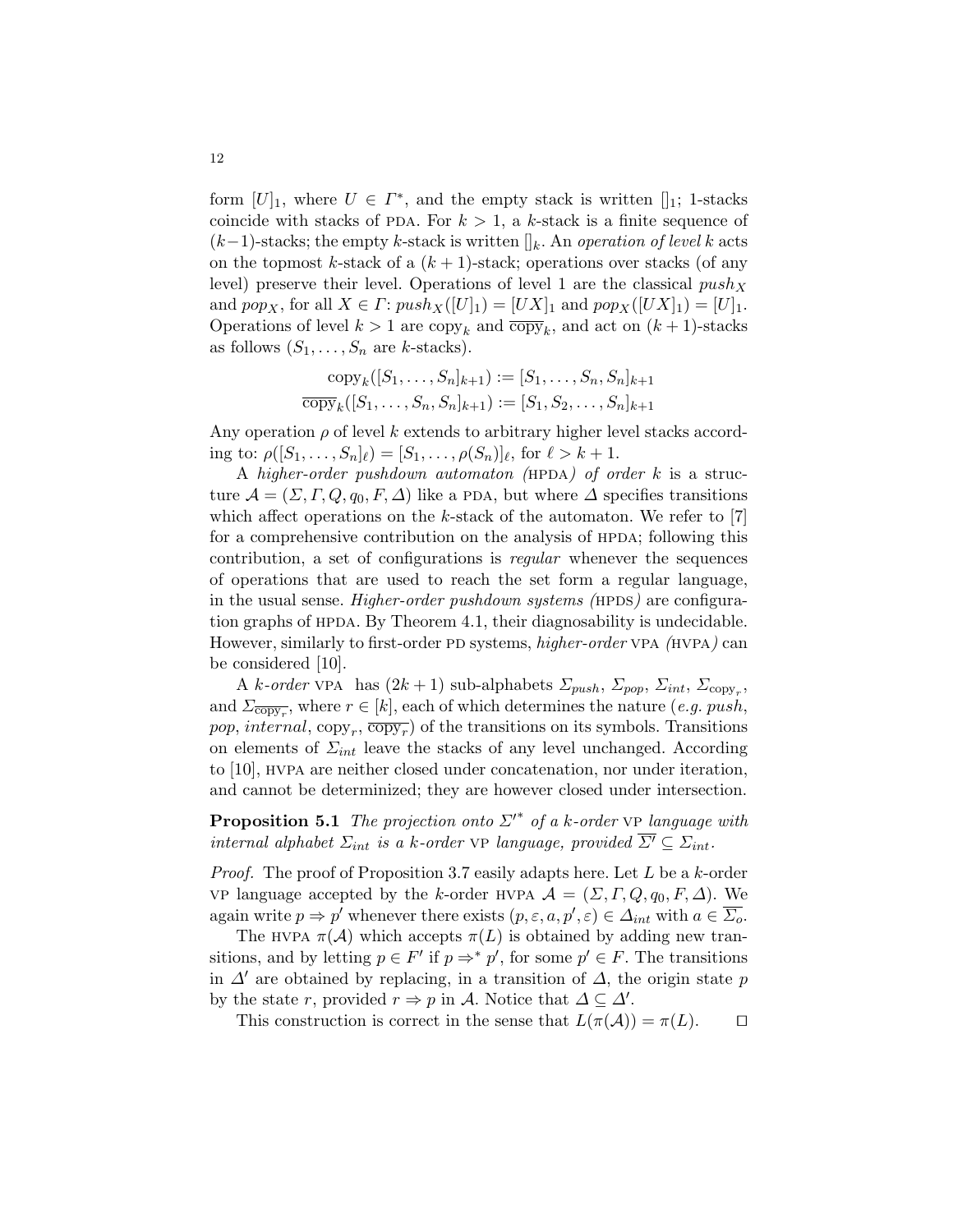**Theorem 5.2** For any class of k-order VP systems with the sub-alphabets  $\Sigma_{push}, \Sigma_{pop}, \Sigma_{int}, \Sigma_{copy_r}, \text{ and } \Sigma_{\overline{copy_r}} \ (r \in [k]), \text{ diagonal}$  is write the set of observables  $\Sigma_o$  and the proposition f is decidable in k-EXPTIME, whenever  $\overline{\Sigma_{o}} \subseteq \Sigma_{int}$  (the internal alphabet) and f marks a regular set of configurations.

*Proof.* Let S be a k-order vp system represented by  $A = (\Sigma, \Gamma, Q, q_0, F, \Delta)$ . By Proposition 5.1,  $\pi(A)$  is a k-order VPA, and Lemma 4.4 for first-order vp system can be easily adapted.

**Lemma 5.3** The non-deterministic k-order VPA  $\pi(\mathcal{A}) \times \pi(\mathcal{A})$  with initial state  $(q_0, q_0)$  and final states  $F \times \overline{F}$  accepts the equivocal observations.

Assuming the VPA  $\mathcal A$  is a k-order pushdown automaton, so is the VPA  $\pi(\mathcal{A}) \times \pi(\mathcal{A})$ . As in the proof of Theorem 4.3, checking diagnosability amounts to decide the non emptiness of the language accepted by the Büchi k-order pushdown automaton  $\pi(\mathcal{A}) \times \pi(\mathcal{A})$  with accepting states in  $F \times \overline{F}$ . According to [5], this is decidable in k-EXPTIME, but the lower bound is still an open question. ⊓⊔

Regarding the bounded-latency problem, Theorem 4.5 does not easily extend to hvp systems. Indeed, in the proof of this theorem, deciding the finiteness of a CF language (namely  $L(\mathcal{A}')$  page 11) is a key point, and fortunately this is decidable: the standard decision procedure makes the assumption that the automaton to represent the language is real-time, which is always possible for CF languages using an effective method. If we were able to restrict to real-time HPDA, we would have a similar result since one can show the following.

Theorem 5.4 The finiteness of a real-time HPD language is decidable.

Nevertheless, it is an open question whether arbitrary higher-order pushdown languages are real-time or not; in fact, [6] conjectures they are not. At the moment, deciding the finiteness of an arbitrary HPD language is a difficult question, and so is the bounded-latency property of a higherorder pushdown system, as resolving the latter problem solves the former.

**Proposition 5.5** Let  $\mathcal{L}$  be a class of higher-order pushdown languages which is closed under concatenation and union. For each  $L \in \mathcal{L}$ , there exists a DES  $S_L$  such that  $S_L$  is bounded latency if, and only if, L is finite.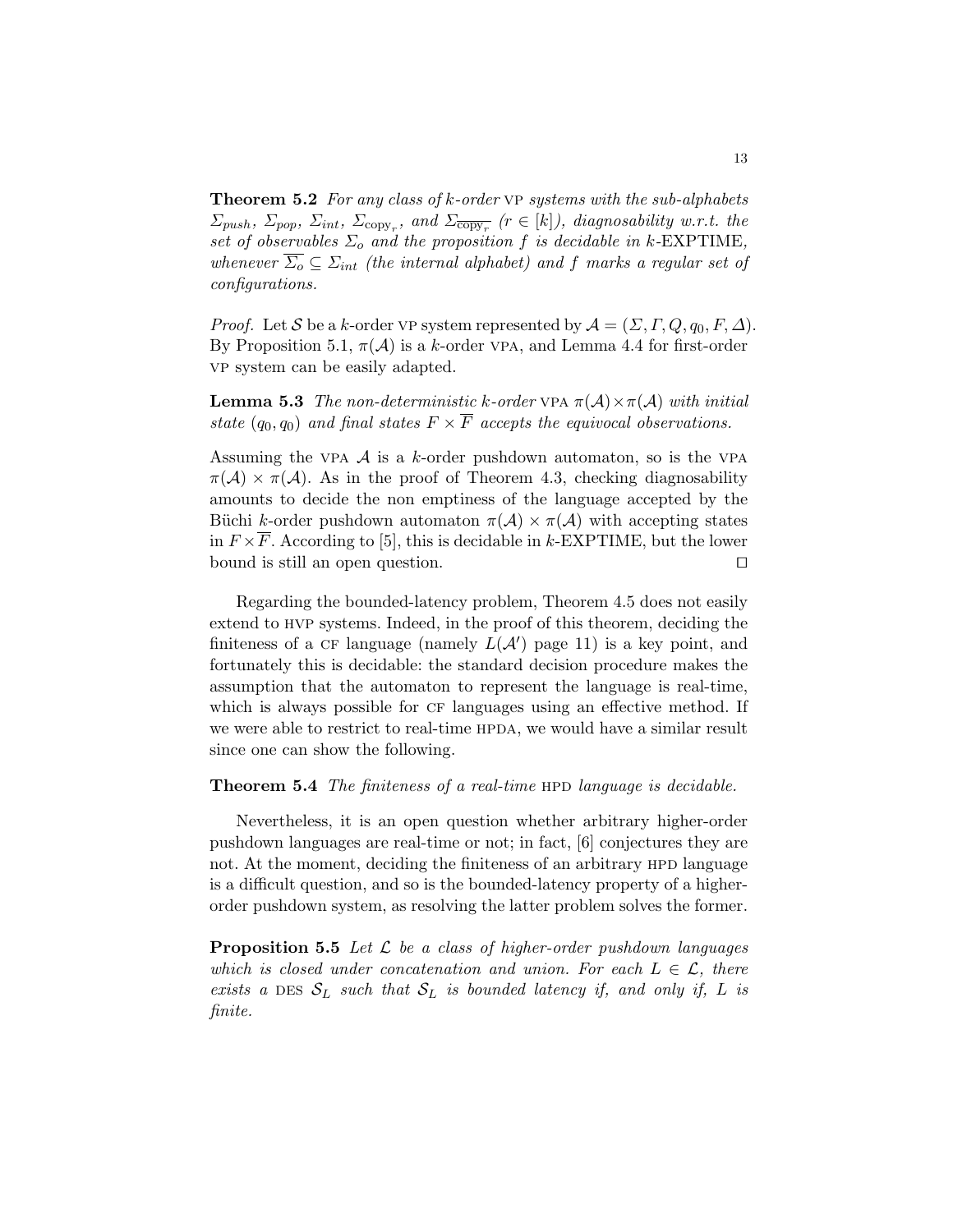*Proof.* Assume  $L \in \mathcal{L}$  with alphabet  $\Sigma$ . The set of events of  $\mathcal{S}_L$  is  $\Sigma \cup \{\iota_1, \iota_2, \#, \$\}$ , with fresh symbols  $\iota_1, \iota_2, \#$ , and \$.  $\mathcal{S}_L$  has two components  $L\#$  and  $L\$$ (see figure next page). By construction, the set of executions of  $S_L$  is in  $\mathcal{L}$ . By letting  $\iota_1$  and  $\iota_2$  be unobservable, and  $f$  mark the configurations of the  $L$ \$ component,  $S_L$  is diagnosable.

Indeed, event  $#$  or event  $\frac{1}{8}$  always eventually occur along any execution, revealing the actual running component of the system. It is easy to verify that  $S_L$ is bounded-latency if, and only if, L finite.



⊓⊔

As a consequence, Proposition 5.5 considerably lessens hopes to decide the bounded latency problem for arbitrary hvp systems. We nevertheless exhibit cases where the problem can sometimes be answered.

Consider a HVP system represented by the HVPA  $\mathcal{A} = (\Sigma, \Gamma, Q, q_0, F, \Delta)$ . By Lemma 5.3, the real-time HPDA  $\pi(\mathcal{A}) \times \pi(\mathcal{A})$  (with initial state  $(q_0, q_0)$ ) and final states  $F \times \overline{F}$ ) accepts the set  $\Upsilon$  of equivocal observations, whose finiteness is decidable by Theorem 5.4. We consider the possible cases:

If  $\Upsilon$  is finite, then the system is bounded-latency and the bound is  $\max\{|\vartheta| \mid \exists \theta \in \Upsilon, \theta \vartheta$  is not clearly-faulty}.

Otherwise, we inspect the set C of configurations reached by  $\gamma$ , which by [7] is a regular set (that can be effectively computed). Now, decide whether  $\mathcal C$  is finite or not.

If C is finite, for each configuration  $C \in \mathcal{C}$ , build the real-time HPDA  $\mathcal{A}_{C}$  as follows: (1) cut in the automaton  $\pi(\mathcal{A}) \times \pi(\mathcal{A})$  every transitions that leaves  $F \times F$ , (2) set C as the initial configuration, and (3)  $F \times F$  as the final states. Since  $L(\mathcal{A}_{C})$  is a real-time HPDA its finiteness is decidable. If every  $L(\mathcal{A}_{C})$  is finite (which can be check since C is finite), then the system is bounded-latency and the bound is max $\{|\vartheta| \mid \vartheta \in (\cup_{C \in \mathcal{C}} L(\mathcal{A}_{C})) \cdot \Sigma^{-1}\}.$ If  $\mathcal C$  is infinite, nothing can be inferred.

#### References

- 1. R. Alur and P. Madhusudan, *Visibly pushdown languages*, in STOC 04, ACM, 2004, pp. 202–211.
- 2. J.-M. Autebert, J. Berstel, and L. Boasson, *Context-free languages and pushdown automata*, in Handbook of formal languages, Vol. 1, Springer-Verlag, 1997, pp. 111–174.
- 3. P. BALDAN, T. CHATAIN, S. HAAR, AND B. KÖNIG, *Unfolding-based diagnosis of systems with an evolving topology*, in CONCUR, F. van Breugel and M. Chechik, eds., vol. 5201 of Lecture Notes in Computer Science, Springer, 2008, pp. 203–217.

14